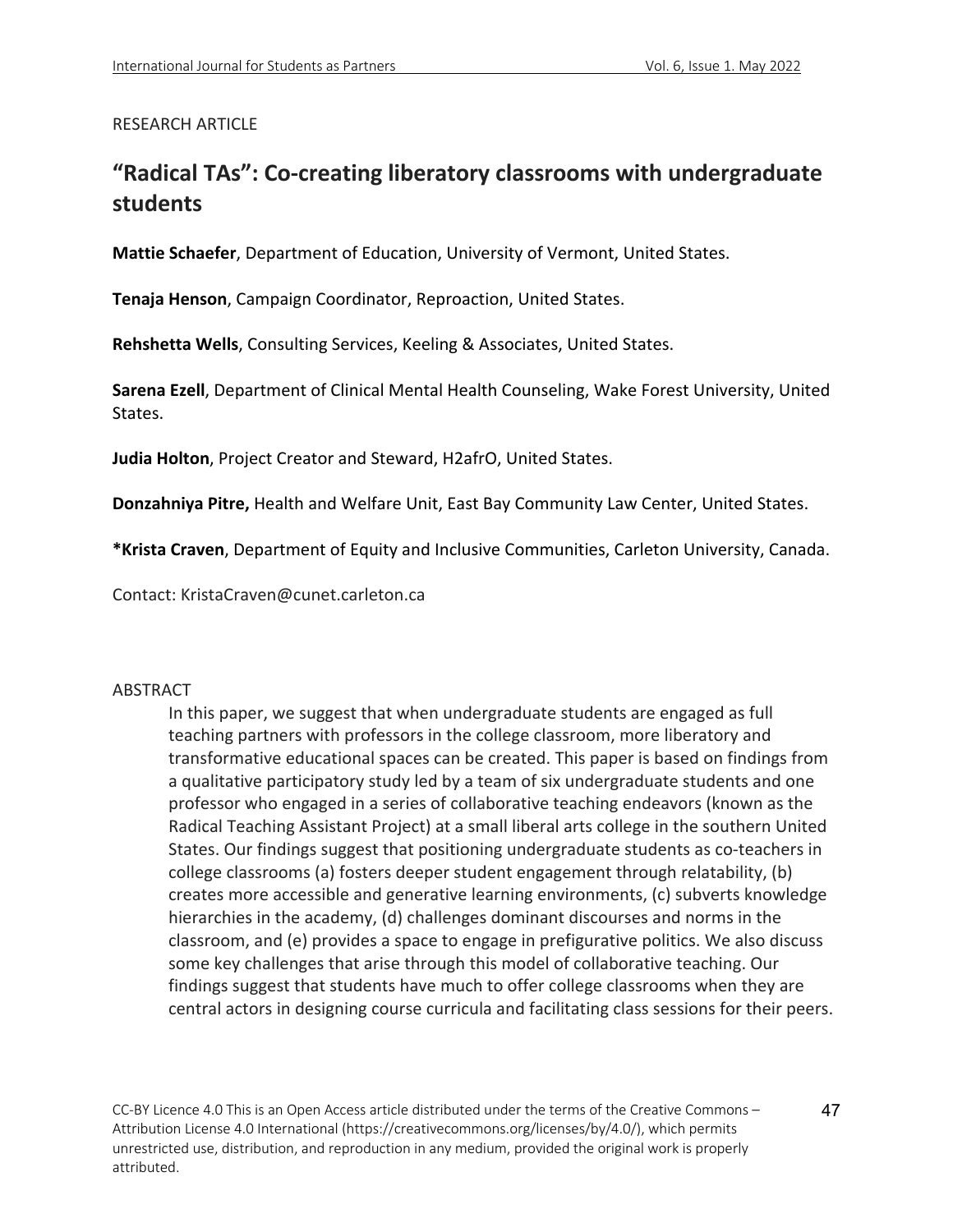#### **KEYWORDS**

co-teaching, curricular co-creation, social justice education

"Think about all the power you have as a professor. Can you imagine sharing that with your students? What would the learning environment be if that was the case? What are you missing by not doing that?" These questions, posed by JuJu, an author of this paper and a recent undergraduate student co-teacher at a liberal arts college, propel this article. Although there are several models of student-faculty partnerships in undergraduate education (Cook-Sather et al., 2014), and while undergraduate teaching assistants are becoming a more common feature of liberal arts college classrooms (McHenry et al., 2009), the extent to which undergraduate students are positioned as full co-designers and co-teachers in undergraduate courses varies widely (Bovill, 2019). In this paper, we suggest that when students are engaged as full teaching partners with professors in the college classroom, more liberatory, equitable, and transformative educational spaces can be created.

This paper is authored by six former undergraduate students and one former faculty member at a small liberal arts college in the southern United States. The seven of us engaged in a collaborative teaching endeavor we referred to as the Radical Teaching Assistant Project between 2017 and 2020. Our team conducted a participatory qualitative research project to critically reflect on our collaborative teaching partnerships and to inform our teaching practices moving forward. The voices of the aforementioned six undergraduate student co-teachers, who occupy various marginalized identities (racialized, trans, gender non-conforming, and queer students), are centered in this paper. We will illustrate how the student co-teachers in this study view deeply collaborative student-professor team-teaching as a radical act that has the potential to transform the classroom into a space with greater liberatory potential. This paper aims to illustrate the ways in which faculty members can learn from and work in close collaboration with undergraduate students to create more just, equitable, and engaged learning environments.

COLLABORATIVE TEACHING PARTNERSHIPS AS A FORM OF JUSTICE-DRIVEN PEDAGOGY

Cook-Sather, Bovill, and Felten (2014) suggest that engaging students as partners entails "a collaborative, reciprocal process through which all participants have the opportunity to contribute equally, although not necessarily in the same ways, to curricular or pedagogical conceptualization, decision making, implementation, investigation, or analysis" (p. 6–7). Bovill (2013) suggests that it is crucial for students to be "viewed as a knowledgeable and critical partner in learning" (p. 99). In doing so, the dominant norm of positioning professors as the "expert" and students as passive recipients of the knowledge bestowed upon them by their professor is upended (Mann, 2001). When faculty and students engage in deeply collaborative teaching partnerships where each individual's expertise and experience is affirmed and drawn upon in the classroom, notions of whose knowledge is valued and legitimated are expanded (Bovill, 2013; Matthews, 2017).

Schaefer, M., Henson, T., Wells, R., Ezell, S., Holton, J., Pitre, D., & Craven, K. (2022). Radical TAs: Co-creating liberatory classrooms with undergraduate students. *International Journal for Students as Partners, 6*(1). https://doi.org/10.15173/ijasp.v6i1.4892 48 Matthews (2017) suggests that the deep relationship-building and engaged dialogue that occurs through such student-faculty partnerships challenges hierarchies of knowledge and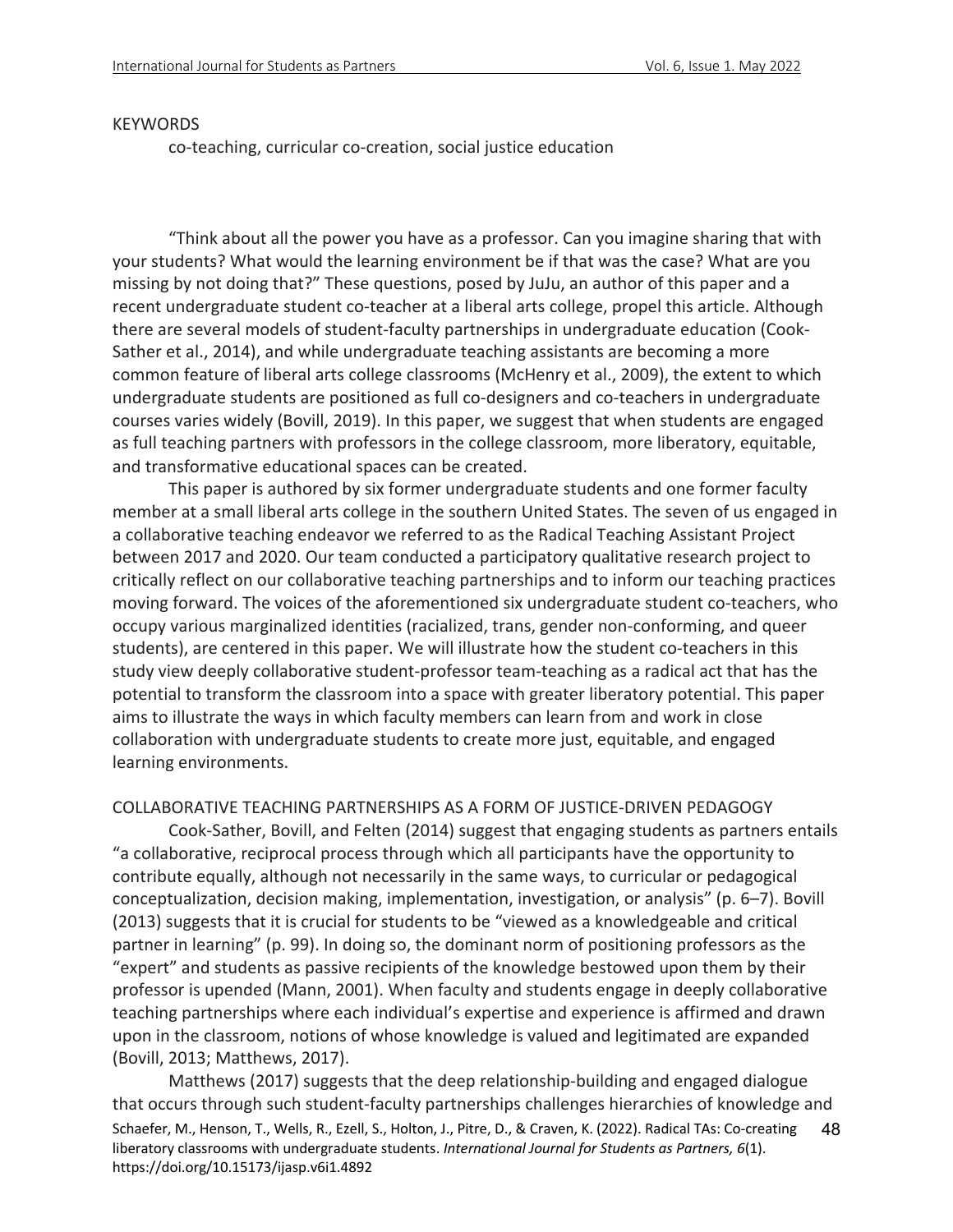power, thus shifting the classroom dynamic in important and potentially transformative ways. Engaging students as partners in this manner has the potential to illuminate, contest, and reconfigure power dynamics in higher education (Marquis et al., 2021). Moreover, such partnerships provide an opportunity to prefigure the kinds of classroom spaces we seek to foster, creating "a space within which to try out this collaborative way of being 'as if' it were a way of life" (Cook-Sather & Felten, 2017, p. 187). By engaging in a critically reflective, iterative, and open process with student collaborators, there is thus an opportunity to collectively envision and work towards the creation of a classroom space that is deeply committed to developing and engaging in equity-driven and justice-oriented principles and teaching practices.

Several scholars suggest that fostering socially just partnerships with students also requires paying explicit attention to which students are invited to be co-creators and cofacilitators in the classroom and the ways in which these partnerships can reproduce broader social dynamics of privilege and power in the classroom (Bovill, 2019; Cook-Sather, 2018; Cook-Sather & Agu, 2013; Marquis et al., 2021). These scholars further suggest that students whose experiences and identities are traditionally marginalized should be centered in collaborations with faculty in an effort to address and transform these inequitable dynamics. In doing so, marginalized students are recognized and affirmed as "holders and creators of knowledge" (Delgado Bernal, 2002, p. 107).

Partnering with students who are traditionally underrepresented and marginalized in higher education is crucial to creating classroom spaces that are justice oriented and equity driven. For example, Cook-Sather's (2018) study of marginalized students' reflections on engaging in educational partnerships with faculty members finds that "the presence and participation of students from equity-seeking groups helps 'disrupt the exclusive nature of higher education and helps level the playing field to allow for students to achieve more than they thought possible before their voices were included'" (p. 925). Additionally, some scholars suggest that such partnerships are crucial in building connection, critical compassion, and solidarity among students and faculty, which provides the foundation for addressing issues of equity in the classroom (Gibson & Cook-Sather, 2020; Zembylas, 2013). Marquis and colleagues (2021) further suggest that "faculty members occupying privileged social locations develop more expansive understandings and equitable practices when working in partnership" with students who are members of equity-seeking groups. Socially just pedagogy can thus emerge or be enhanced through such forms of collaborative teaching partnerships.

#### THE RADICAL TEACHING ASSISTANT PROJECT

Schaefer, M., Henson, T., Wells, R., Ezell, S., Holton, J., Pitre, D., & Craven, K. (2022). Radical TAs: Co-creating liberatory classrooms with undergraduate students. *International Journal for Students as Partners, 6*(1). https://doi.org/10.15173/ijasp.v6i1.4892 49 The heart of the Radical Teaching Assistant Project is bringing justice into the academy. Radical Teaching Assistants (RTAs) do this in many ways, but it feels important to begin with a discussion of who we are and how that shapes our work. The Radical Teaching Assistant Project is composed entirely of people who experience at least one form of social and/or institutional disenfranchisement, and most experience multiple forms. Of the six students involved, five are people of color, three are nonbinary, and most were femme-identified during our work as Radical Teaching Assistants (though gender identities have shifted for some of us since). Many of us are first-generation graduates, and many of us come from working-class backgrounds. In other words, we are not the people most commonly represented in the academy, especially as classroom leaders. In fact, 75% of university faculty in the United States are white (40% of all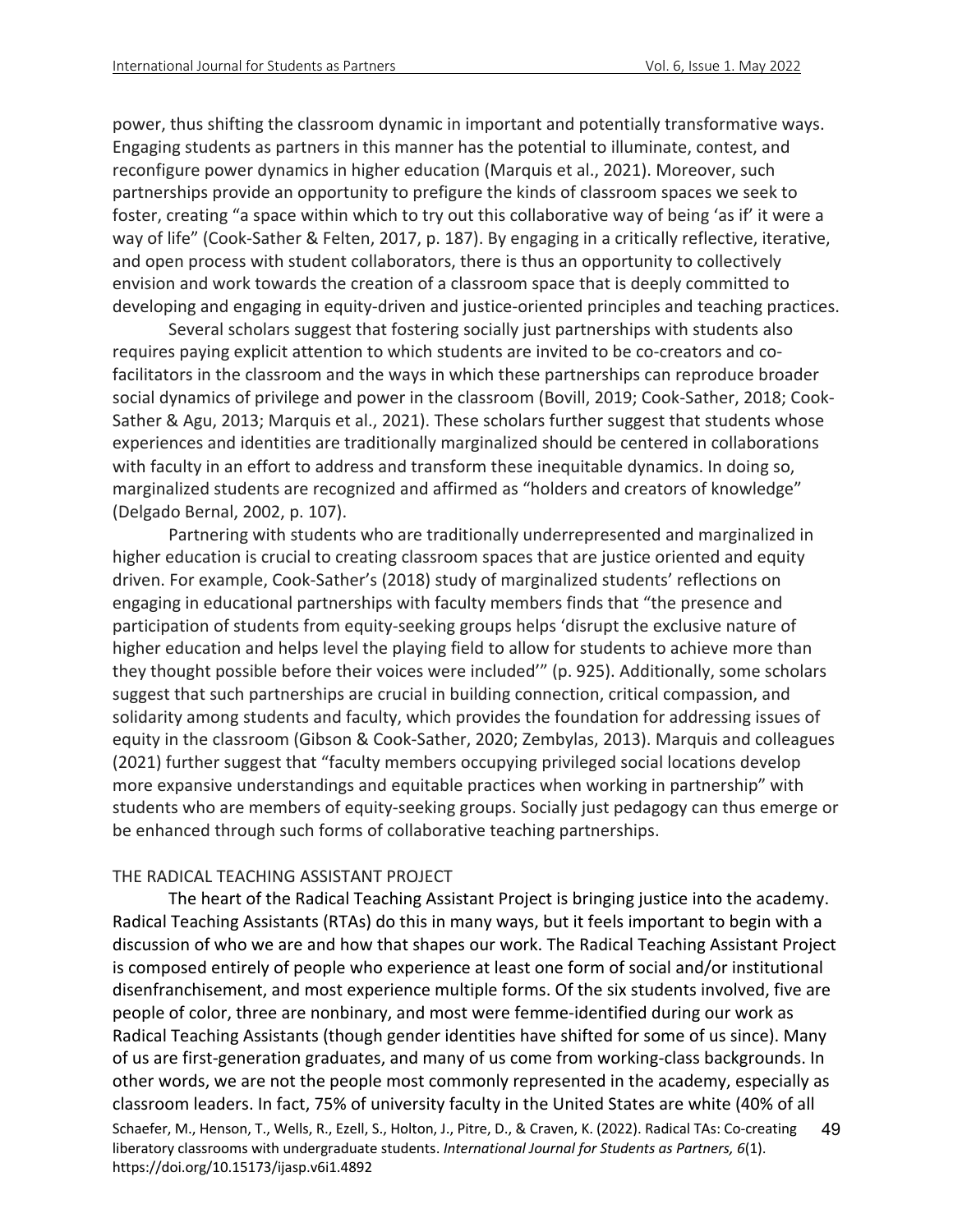full-time faculty are white men and 35% are white women; the demographic data-gathering tools have yet to account for non-binary gender identities) (National Center for Education Statistics, 2020). The one faculty member involved with the RTA project, Krista, is a cisgender white woman with a physical disability. Additionally, she was a tenure-track assistant professor at the time this project took place. As the faculty member's social location is one of relative privilege, we view our co-teaching team as an important facet of challenging the norms and power dynamics present in higher education.

The liberal arts college at which we teach and learn, Guilford College, is situated in a mid-sized city in the Southern U.S. The college's core values, which are centered around justice, equity, and diversity, have much to do with the long history of progressive activism at the college. As such, many students with an interest in social justice and grassroots organizing are drawn to this institution. However, as will be illustrated in the Findings section, the college's commitment to its core values has been a topic of concern in light of some recent actions and policies that seem to contradict these values (e.g., staffing cuts, diverting resources from programs, creating a formal policy that requires administrative permission for protests on campus). Hence, the institutional context of this study is one in which many students have been actively engaged in conversations about what it means for a college to fully embrace justice and equity, even if their focus of study does not explicitly address such issues.

Each of the courses taught by members of the Radical TA team are situated within an academic program—Community and Justice Studies—in which the curriculum is explicitly focused on the priorities of social justice and liberatory social change, often through methodologies that include participatory action research, restorative and transformative justice, and direct-action grassroots organizing. Which is to say, classroom discussions are often centered on topics of marginalization, oppression, and social change—issues that directly affect students both in and outside of the classroom. In large part, it was because of our coursework that the people who became Radical Teaching Assistants felt called to the project.

The work that we do as individuals also influences who is likely to become a Radical TA. All of the people involved in the Radical Teaching Assistant Project—the students and professor—have experience agitating for social change on and/or off campus. This justice work is a central part of our academic work. Our academic work informs the actions we take in pursuit of justice, and the work we have done and continue to do in pursuit of justice influences what we teach as well as the ways we teach it.

Throughout the process of sharing our experiences of being Radical TAs with each other, one of the common phrases that arose was "lifting as we climb." This phrase has its roots with the National Association of Colored Women's Clubs (NACWC), one of the earliest Black women's advocacy groups in the United States. Our use of the language is slightly different, but largely holds true to the original message—as we climb the ladder, we must also lend a hand to people who share in our struggle. While the ladder for NACWC is different from the ladder of the Radical Teaching Assistants, much of the core is still there: the struggle against white supremacy, gendered oppression, and intersections thereof. Our use of the phrase broadens the scope of who all is included in the struggle, and it locates it directly within academia.

Schaefer, M., Henson, T., Wells, R., Ezell, S., Holton, J., Pitre, D., & Craven, K. (2022). Radical TAs: Co-creating liberatory classrooms with undergraduate students. *International Journal for Students as Partners, 6*(1). https://doi.org/10.15173/ijasp.v6i1.4892 50 The first person on our ladder was Rehshetta, the first Radical TA. She taught JuJu and Donzahniya and lifted them up. Next, JuJu and Donzahniya taught Sarena, Mattie, and Tenaja, who then became Radical TAs. Except for Rehshetta, none of us began this work until we saw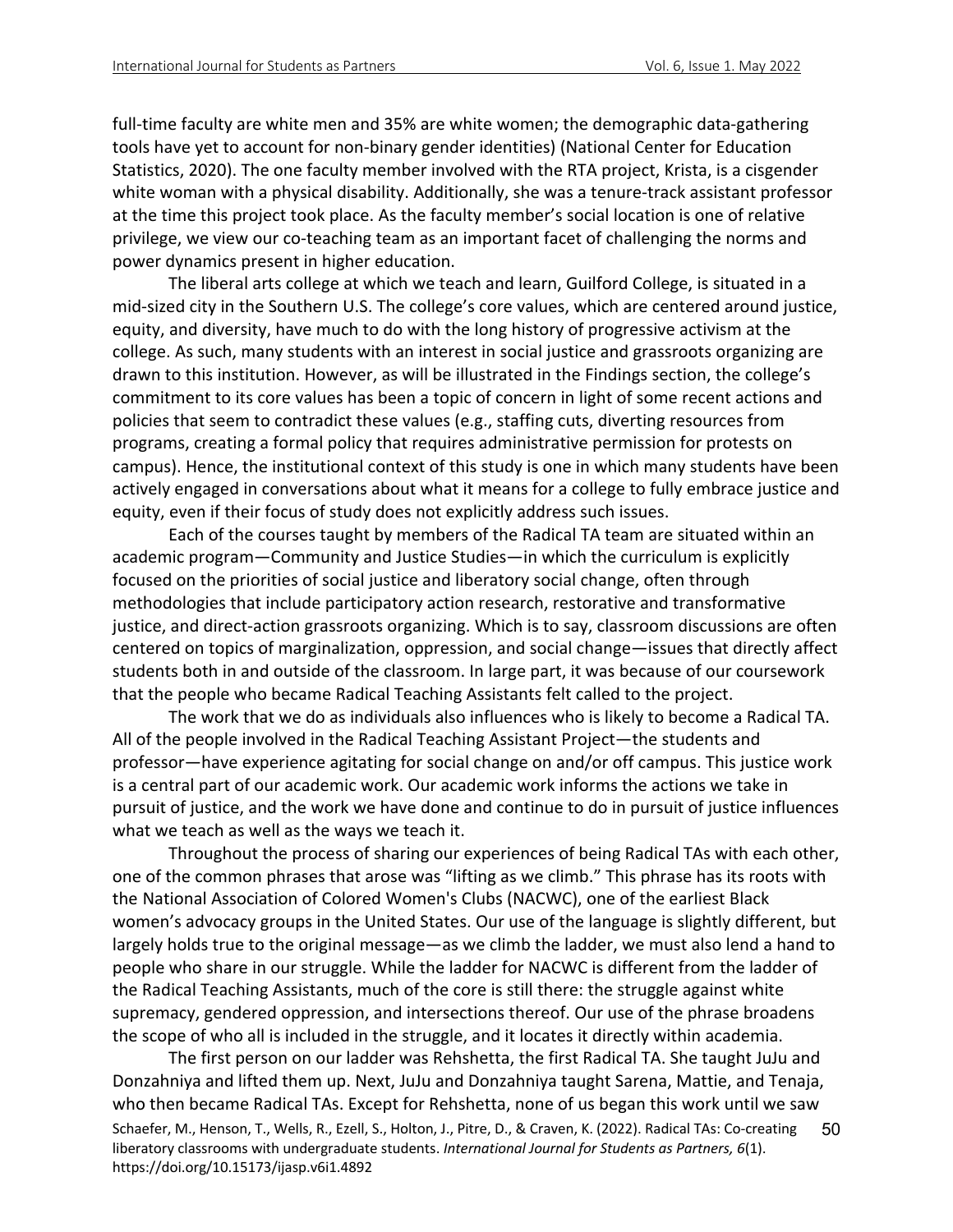someone else do it and then decided we wanted to take on a similar role. By occupying these roles at the front of the classroom, we were not only disrupting the traditional image of who leads college classes, but were also lifting others to carry on that work.

The process of being a Radical TA starts long before the class itself meets for the first time and continues often after it has finished. Over the summer, or prior semester in the case of Spring courses, the Radical TAs meet with the faculty member to discuss the course as it was when the RTA(s) took it. In these meetings, the professor and the RTA(s) unpack the experience of the students, discussing what was effective, what was ineffective, and what materials people did or did not read or understand. This is an important opportunity for reflection that is authentic and provided by people with definite investment in the course. Over the course of these meetings, the RTA(s) identify what material (assignments, readings, etc.) they want to remain in the course, what should be removed, and what should stay but in a different form. In these meetings, the RTA(s) build a feeling of ownership over the course.

During the course itself, Radical TAs take on a number of different tasks, which are perhaps most easily separated into two categories: in class and out of class. In-class responsibilities range from facilitating small introduction activities to leading full class sessions. The teaching team meet weekly to determine the facilitation methods as well as who will be responsible for facilitating or co-facilitating each part of the class. The way classes are co-taught varies based on the material, with upper-level courses often involving a more substantial participation from the first day. For lower-level courses, the RTA(s) will often take on lower stakes tasks early in the process, like icebreakers, then build up the amount of class time they spend leading class over the course of the semester. This process often culminates in a class period led largely by the Radical TA, or at least a session led in tandem with the professor.

The aforementioned principles and actions guiding our teaching team is why we call ourselves *Radical Teaching Assistants*. We aim to create a space where marginalized students' lived experiences are valued, affirmed, and centered as we co-construct knowledge, which we believe makes this work radical. Our framework and practices differ from the traditional classroom, where students might not feel comfortable engaging deeply and fully because we have been taught to believe that professors have all the right answers and that we are meant to learn *from* them rather than *with* them. Our team views deeply collaborative student-faculty team-teaching as a radical act that has the potential to transform the classroom into a space with greater liberatory potential. Throughout this paper, we use the term Radical Teaching Assistant (or Radical TA or RTA) synonymously with the term *student co-teacher*.

#### **METHODS**

#### **Participatory action research**

Schaefer, M., Henson, T., Wells, R., Ezell, S., Holton, J., Pitre, D., & Craven, K. (2022). Radical TAs: Co-creating liberatory classrooms with undergraduate students. *International Journal for Students as Partners, 6*(1). https://doi.org/10.15173/ijasp.v6i1.4892 51 In alignment with our team's collaborative teaching practices, we rooted our research project in the principles and practices of participatory action research (PAR). Participatory action research is both an epistemological and methodological orientation toward research. Epistemologically, PAR suggests that those whose voices are not often centered in academic research possess "critical expertise" (Fine, 2009), which must be drawn upon to nuance our analyses and to imagine and work toward social and educational transformation. By drawing upon such critical expertise, PAR disrupts traditional notions of who has "expert" knowledge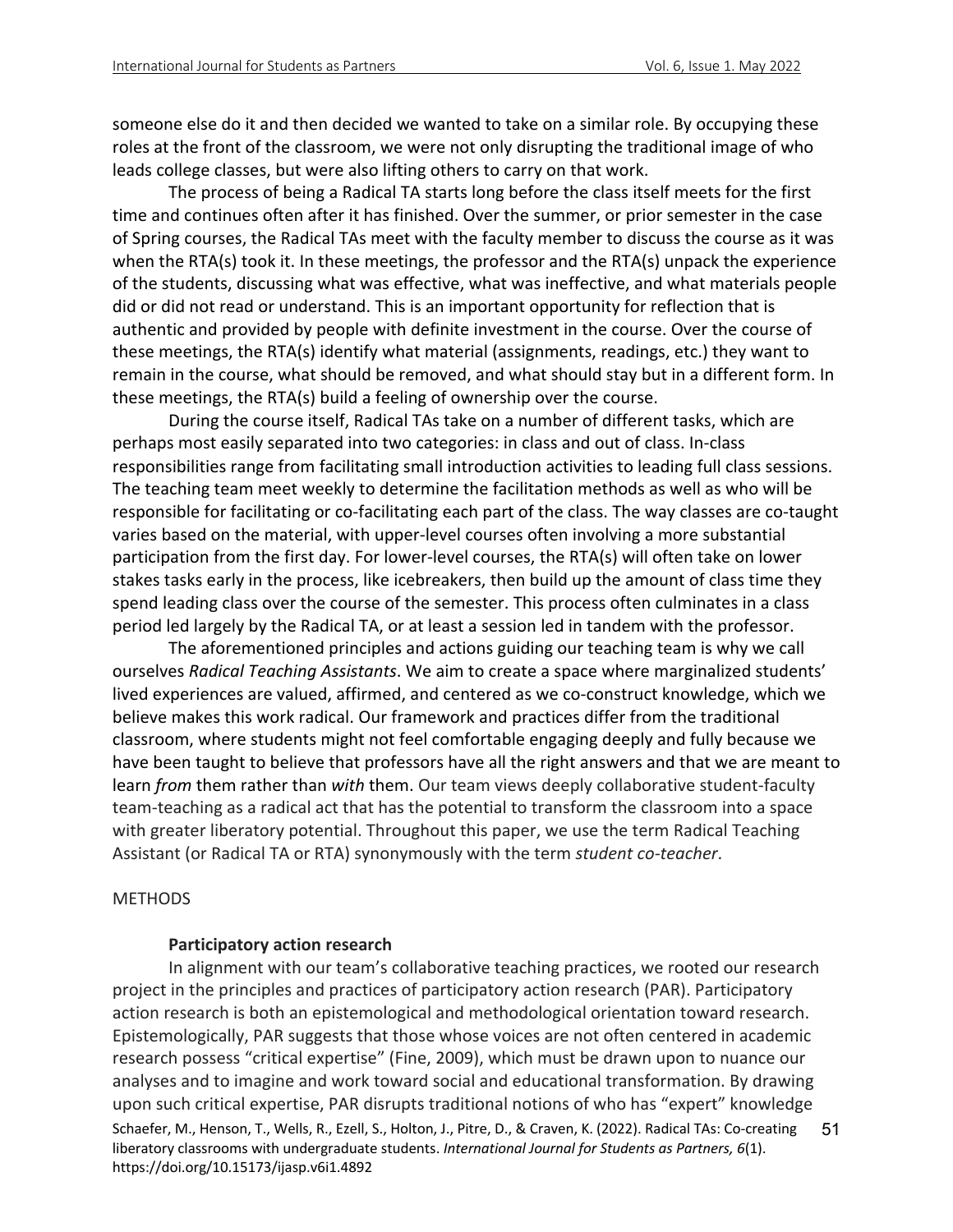(e.g., professors) by suggesting that those whose voices have not been centered in academic spaces hold expert knowledge regarding their own experiences. Methodologically, PAR involves critically reflecting on common issues and experiences through a process of collaborative data collection, analysis, and action (Cammarota & Fine, 2008; Rodríguez & Brown, 2009). PAR is rooted in the lived experiences of participants. Thus, the diverse experiences and forms of knowledge that members of our team bring to the table shape the nature of the PAR process (Cammarota & Fine, 2008). We utilized PAR to provide a space to engage in critical reflection regarding our role as both teachers and learners in college classrooms. Moreover, we hoped that systematically documenting our experiences as teachers and learners in higher education would deepen our praxis (Freire, 2000) as we continued to engage in the practice of coteaching in college classrooms. Each student member of our team had taken or was in the process of taking a 1.5-year long course focused on community-based participatory research with the faculty member co-leading this study. Thus, every member of our team was well versed in the principles and practices of PAR and trained in qualitative research methods prior to engaging in this study.

#### **Data collection and analysis**

For this PAR project, we collaboratively designed a two-part qualitative study. For the first part of our study, our research team developed a set of interview questions that focused on the Radical TAs' reflections on our role as teaching partners and our observations regarding the perceived influence of positioning students as full teaching partners in the college classroom. We, the six student co-teachers, conducted in-depth interviews with each other to chronicle personal experiences in higher education, engagement in the practice of co-teaching, and observations and beliefs about how to create meaningful educational experiences for college students.

The second part of the study entailed semi-structured interviews with students who had been in a course taught by members of our teaching team. To ensure students felt comfortable sharing their experiences and perspectives openly, two alumni who were not part of the teaching team and who had research methods training and experience helped administer the data collection process. Class rosters from six applicable courses were used to generate a random sample of six students per course. These courses were small in size, ranging from 13 to 25 students per course (a typical class size for this particular institution); thus, approximately one half to one quarter of students from each course were invited to participate in this part of the study. Each of the randomly selected students was invited to participate in an interview with one of the external interviewers. Nine students opted to participate in this part of the study.<sup>1</sup> The external interviewers conducted, transcribed, and de-identified each interview before sharing the transcripts with our team.

Schaefer, M., Henson, T., Wells, R., Ezell, S., Holton, J., Pitre, D., & Craven, K. (2022). Radical TAs: Co-creating liberatory classrooms with undergraduate students. *International Journal for Students as Partners, 6*(1). https://doi.org/10.15173/ijasp.v6i1.4892 52 To analyze both sets of interviews, our PAR team employed a grounded theory approach in which key patterns and significant processes that emerged from the data were identified through a process of initial and focused coding (Charmaz, 2006). To engage in the initial coding process, we identified all processes, actions, reflections, and emotions shared by participants. Upon reviewing these initial codes, we identified key themes that emerged across the two sets of interviews. Via these analyses, the following key themes regarding the role of undergraduate students as co-teachers in college classrooms emerged from our interviews: fostering deeper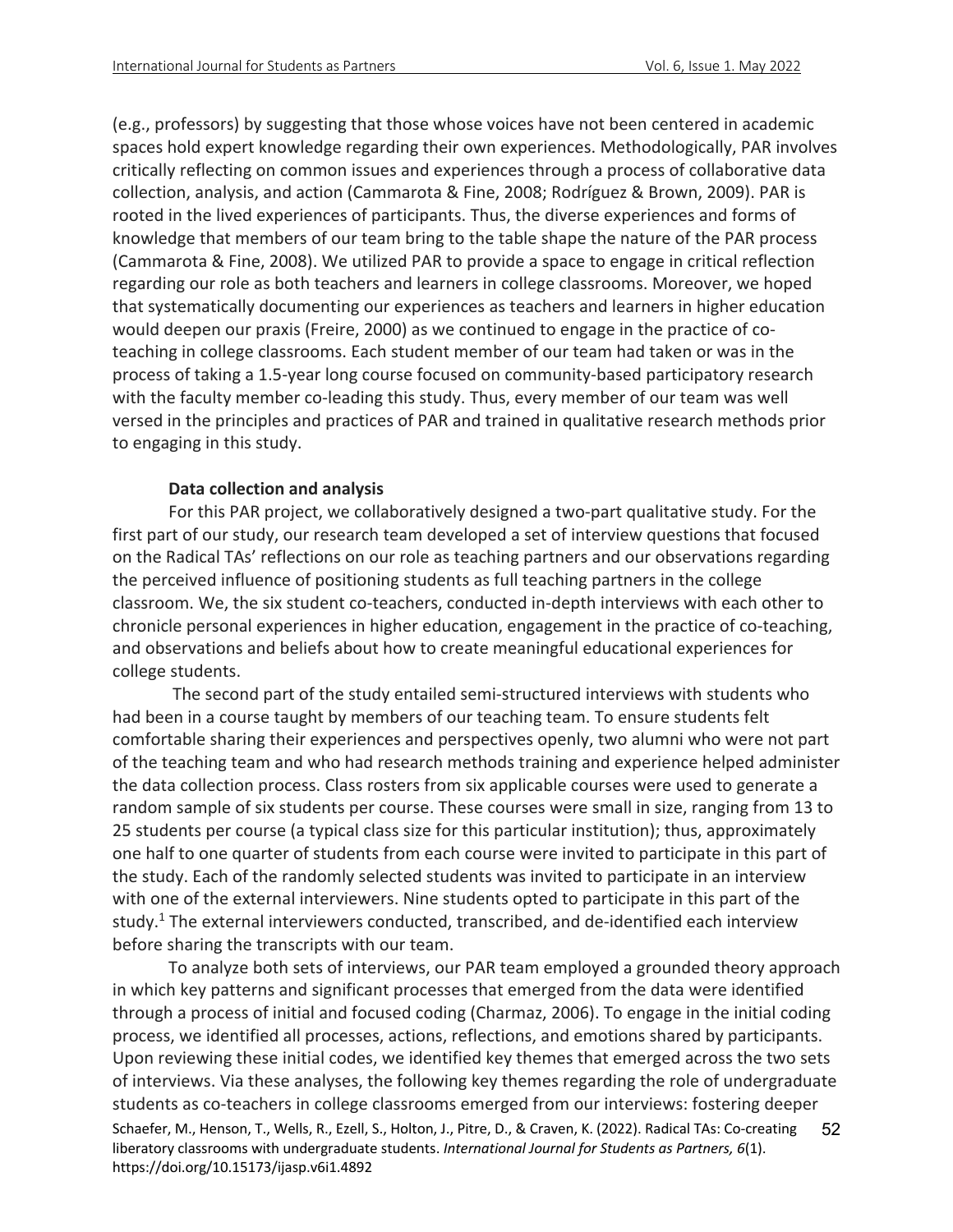student engagement through relatability, creating more accessible and generative learning environments, subverting knowledge hierarchies in the academy, challenging dominant discourses and norms in the classroom, and practicing visions of a more just future. Additionally, we highlight challenges associated with the Radical TA project, including a lack of financial compensation and the significant workload for student co-teachers.

#### **FINDINGS**

#### **Relatability as a catalyst for student engagement**

One of the important things Radical TAs bring to the table is their shared status as undergraduate students in the classroom. The titles of "Doctor" and "Professor" are titles of respect, but they can also represent difference and hierarchy in the classroom. And although at our institution most faculty prefer to go by their first names in the classroom,<sup>2</sup> there still seems to be a notable difference between how students relate to undergraduate student co-teachers and how they relate to faculty at our institution. For example, when asked about her experience being in a class co-taught by a Radical TA, Joy<sup>3</sup> responded:

I think I've noticed that I relate to undergraduate TAs a lot more sometimes. And that's really helpful when I have a question, for example, and I don't really want to go to the professor for whatever reason. Whether that just be my comfort, or just more like ease of understanding things.

Joy feels that, often, it can feel more comfortable to interact with her Radical TA rather than her professor. This comfort is related to her impression that undergraduate student co-teachers "can really tailor their help and advice to me in a certain way that the professors can't always do." Similarly, Lee observed that her undergraduate student co-teachers were able to develop a closer bond with students than faculty were able to due to shared contexts and experiences:

The student experience has changed so much from when our teachers were in school. A lot of the time they don't know the school environment or the extracurriculars that we are going to be engaging outside class time . . . so like if there's, you know, protests happening on campus or just general things that are happening on campus . . . yeah, TAs definitely understand that, or at least are more empathetic to that because they are also a student and also engaging in those same environments as we are. Teachers who live off campus, like they can go home at the end of the day. You know, we don't ever quite leave.

The Radical TAs in our team also occupy an interesting position as they often have preexisting relationships with peers in the classes they co-teach. These blurred boundaries have contributed positively to fostering rich and meaningful learning spaces, as illustrated in the following excerpt from Alexander, a student who had taken two different courses with Radical TAs:

Schaefer, M., Henson, T., Wells, R., Ezell, S., Holton, J., Pitre, D., & Craven, K. (2022). Radical TAs: Co-creating liberatory classrooms with undergraduate students. *International Journal for Students as Partners, 6*(1). https://doi.org/10.15173/ijasp.v6i1.4892 53 It was really special to witness their practice. I knew that [my Radical TA] had worked really hard on this lesson that they were about to lead, and I wanted to buy in because I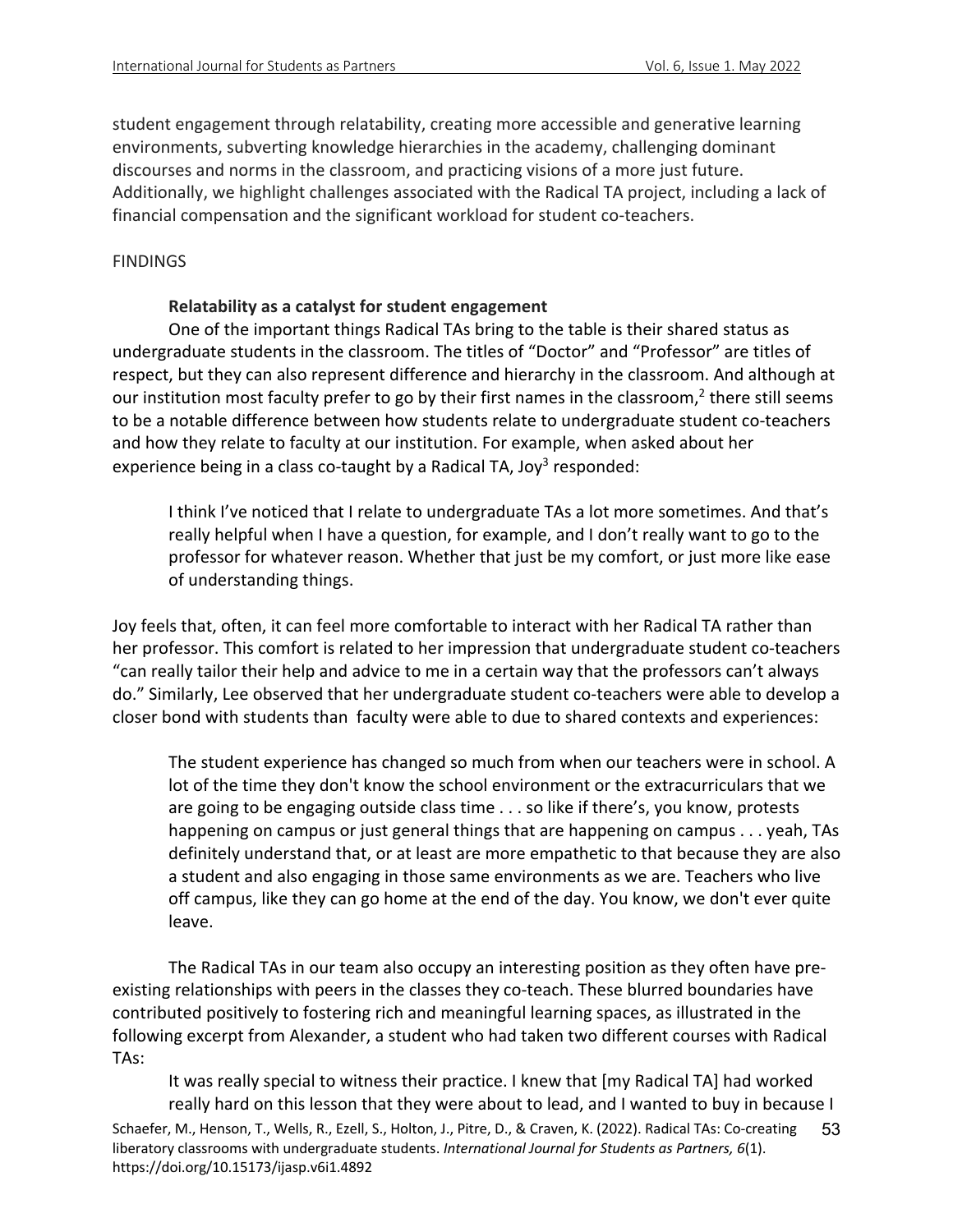wanted to support them because they're my TA, and they're my friend, and they're my peer, and it felt less hierarchical, and maybe not democratic, but like equal.

For Alexander, having a peer teach them was not only engaging, but made the learning space feel less bound by power differentials.

## **Creating more accessible learning environments**

Student participants in this study overwhelmingly suggested that having undergraduate students positioned as full teaching partners can also be a crucial component of creating more accessible and generative learning environments. Several students suggested that language can be a barrier to their learning and engagement, particularly in relation to navigating the language and jargon associated with the academic disciplines they are studying. Although it is important for students to have a strong grasp of the disciplinary language of their field, the use of jargon can make it challenging for students to feel comfortable engaging in class discussions or assignments, especially for students new to the field. Joy shared that having an undergraduate student as an instructor can help with "the ease of understanding things." Elizabeth similarly reflected that:

You're learning all these terms, and you're learning all these new frameworks, and it's all very technical. But I think that sometimes having a TA who is kind of fun, I mean it definitely depends on the person, can kind of put things into a different perspective. Academia doesn't have to be all frameworks and theories.

Here, Elizabeth is reflecting on the ways in which her Radical TAs were able to explain the concepts the students were learning and reframe them in a more accessible way. Of course, some classes *are* all frameworks and theories—the role of the student co-teacher here is to illustrate these concepts in a manner that some students may be able to better understand. Joy also mentioned that these reframing tactics helped her as well, sharing that

a lot of times, it was honestly more fun and more engaging, just the way that they spoke was, they didn't use all this crazy jargon all the time. It was really great to understand the ways that they understood the topic of the course and how that was different from the professors.

It is evident that these students appreciated being able to reconsider their course material in new, more digestible ways.

Sarena, who had a Radical TA and then became one herself, highlighted how her own experience of being in a course with a RTA ensured that there was a space for all students to fully comprehend the curriculum content. Sarena viewed this teaching structure as an integral component of transforming power dynamics in the classroom:

I didn't feel that I was lower than my TA, I didn't feel like they were smarter than me. . .

. [The RTA] was there to assist, and help, and explain the things my professor could not.

Schaefer, M., Henson, T., Wells, R., Ezell, S., Holton, J., Pitre, D., & Craven, K. (2022). Radical TAs: Co-creating liberatory classrooms with undergraduate students. *International Journal for Students as Partners, 6*(1). https://doi.org/10.15173/ijasp.v6i1.4892 54 . . . She really kind of put things into perspective . . ., and because she was a peer as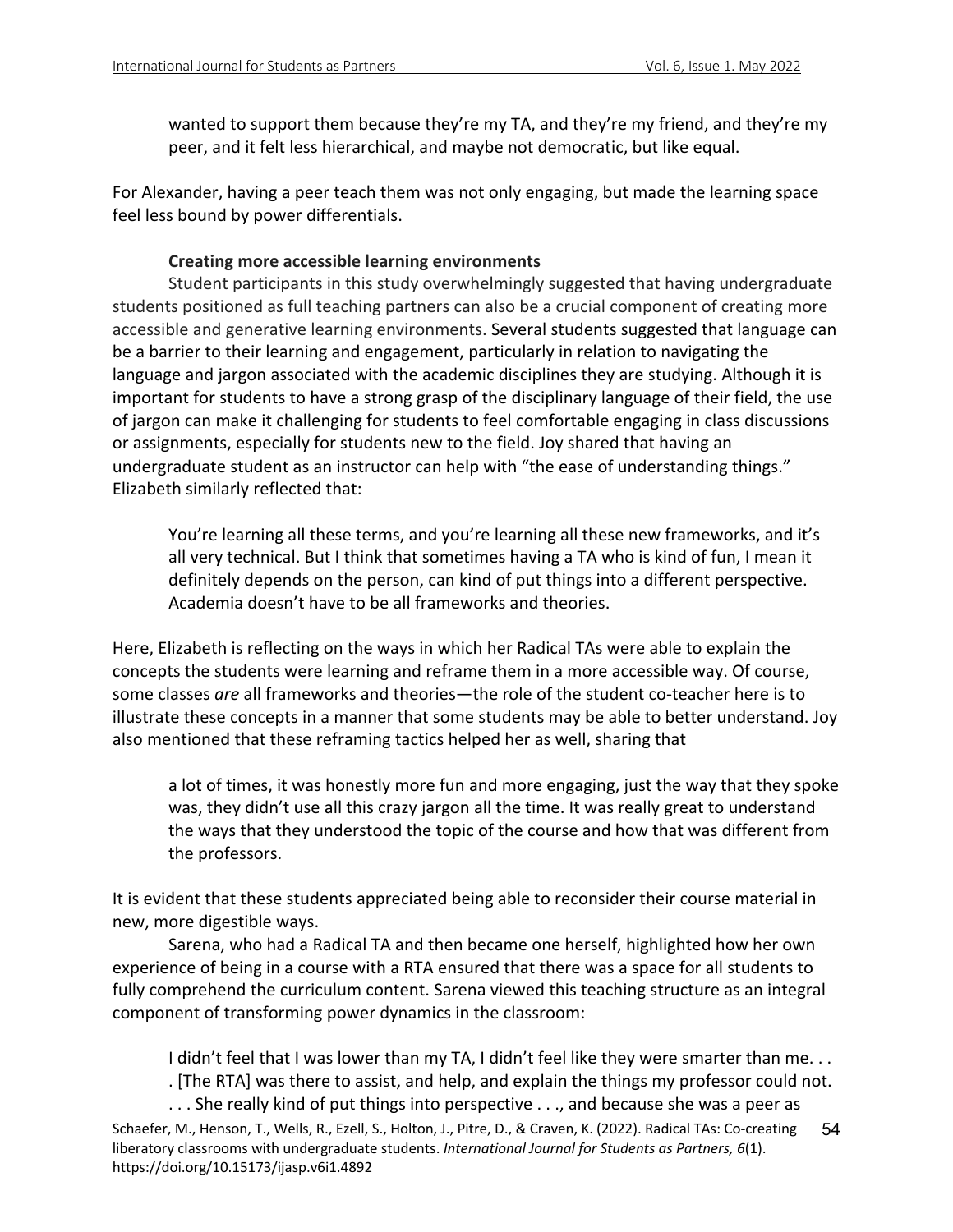well, I guess it just made it a little easier to understand and the way that she kind of explained everything. . . . I felt that there was a barrier between me and all of my professors in a way just because I didn't really understand the language that they were speaking in. So, when she would come in and kind of sum up everything that we had been talking about, it was just really helpful.

Here, Sarena illustrated how her experience with a Radical TA was helpful to developing a deeper understanding of course content, particularly when she felt that she could not always understand the course content as conveyed by her professor.

## **Subverting knowledge hierarchies in the academy**

Throughout the interviews, both Radical TAs and students who had classes with RTAs emphasized the importance of positioning undergraduate students as co-teachers in challenging and disrupting knowledge hierarchies in higher education. In particular, participants highlighted that when professors teach in full collaboration with students, the traditional notion of the professor as the expert is challenged. For example, Mattie stated that the role of the Radical TA should be to "subvert knowledge hierarchies and bring knowledge to people because the teacher isn't the only one that holds it in their heads. It's not just the teacher and the readings we are learning from, it is one of us." Similarly, Tenaja stated that it is important to "get rid of hierarchies in education [and] I think TAs really do that. . . . We all in higher education need to sit back and listen . . . and provide space—a safe space—for people to share, especially people who don't usually share." Tenaja suggested that the act of professors and students teaching together in a collaborative manner not only challenges traditional academic hierarchies, but also can create a safer space for students—particularly marginalized students to participate in the classroom.

JuJu also emphasized the importance of students and professors working together to create compassionate and affirming educational environments that challenge knowledge hierarchies:

I think of subverting norms of what it means to be a "TA" and moving into a space where you have more skin in the game. It's not seen as "this is this professor's class and I'm just here," it's "this is everyone's class," and "how can we make it meaningful and impactful for every student and have them walk away with something they take into other spaces?" I think it is being more intentional of the ways that knowledge is produced and redistributed. I think it is being intentional about the ways that we value knowledge or experience and affirm knowledge and experience . . ., and we're supporting each other and loving each other, and it is built off of compassion and not off of a legacy of academia that wishes to create a hierarchy in learning spaces.

Here, JuJu suggested that professors and students teaching in partnership with one another have the potential to create spaces in which multiple ways of knowing are embraced and affirmed, thus challenging traditional notions of whose knowledge is considered legitimate.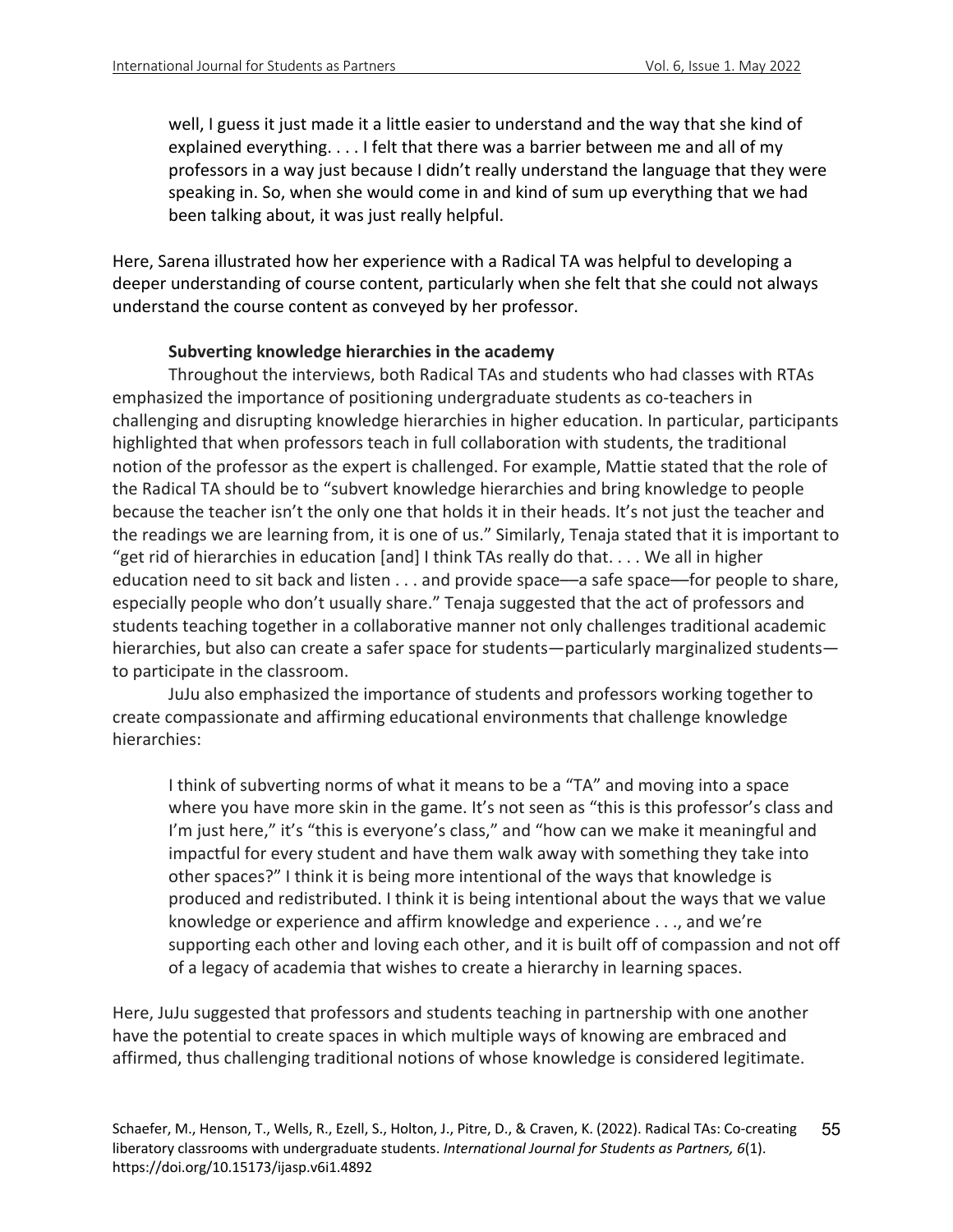#### **Challenging dominant discourses and norms in the classroom**

For the Radical TAs in this project, our teaching practice is explicitly connected to our politics. As Rehshetta noted, RTAs "want to challenge societal norms. . . . We are also out here fighting for things, we are organizers." Each of the people involved in the RTA project have agitated for change on our campuses or in our communities outside of higher education, if not both. Some have experience working in electoral politics, some with policy work, some with reproductive justice organizing, some with housing justice, some with abolitionist movements—all this is to say, we are each invested in making a better, more just world. The RTA project is an extension of this work. The Radical TAs in this project felt called to engage in this work to challenge the dynamics of power and privilege that play out in college classes and transform classrooms into more just and liberatory spaces. For instance, Rehshetta shared:

I wanted to be present as a TA. . . . I wanted to be present for folks of color, I also wanted to be in the face of white folks because often if you are a white person at a white institution, that's all you see, it's easy to keep holding on to your biases, so I just wanted to challenge that as well.

Our host institution is a predominantly white institution, and thus Rehshetta felt compelled to support her racialized peers while also providing a space for white students to engage in critical self-reflection and action. Donzahniya also noted that she is very intentional about the ways she challenges dynamics of power and privilege in her work as a Radical TA:

You have to go into spaces that are predominantly white and teach about these uncomfortable things. . . . I provide spaces where we can talk about and compare how it is different for a person of privilege to experience certain things than it is for a person from an oppressed community. . . . There is no fear in my radicalness and in what I do and how I teach.

Donzahniya is intentional about the ways she brings content into the classroom and views this practice as a radical act. Her teaching practice is a way of challenging preconceptions of who holds knowledge and focuses on unpacking and grappling with the baggage of white supremacist culture that students bring with them to the academy.

The two permanent full-time faculty teaching within the academic program housing the Radical TA project were, at the time, two cisgender, heterosexual, white women. While both of them have a history of engaging in justice work, neither are as close to the lived experiences of some of the subject material as many of the Radical Tas are. Thus, JuJu suggests that:

Having a co-facilitator is important, especially if your proximity to what you are teaching is not close . . . really leaning into the knowledge of the people who really, truly have the experiences that we are trying to learn about and work with and in solidarity.

Schaefer, M., Henson, T., Wells, R., Ezell, S., Holton, J., Pitre, D., & Craven, K. (2022). Radical TAs: Co-creating liberatory classrooms with undergraduate students. *International Journal for Students as Partners, 6*(1). https://doi.org/10.15173/ijasp.v6i1.4892 56 This practice has taken different forms over the course of the Radical Teaching Assistant Project. For example, the expertise of trans Radical TAs is foregrounded when discussing transphobia and trans liberation in a class. Similarly, the experiences of Black women and non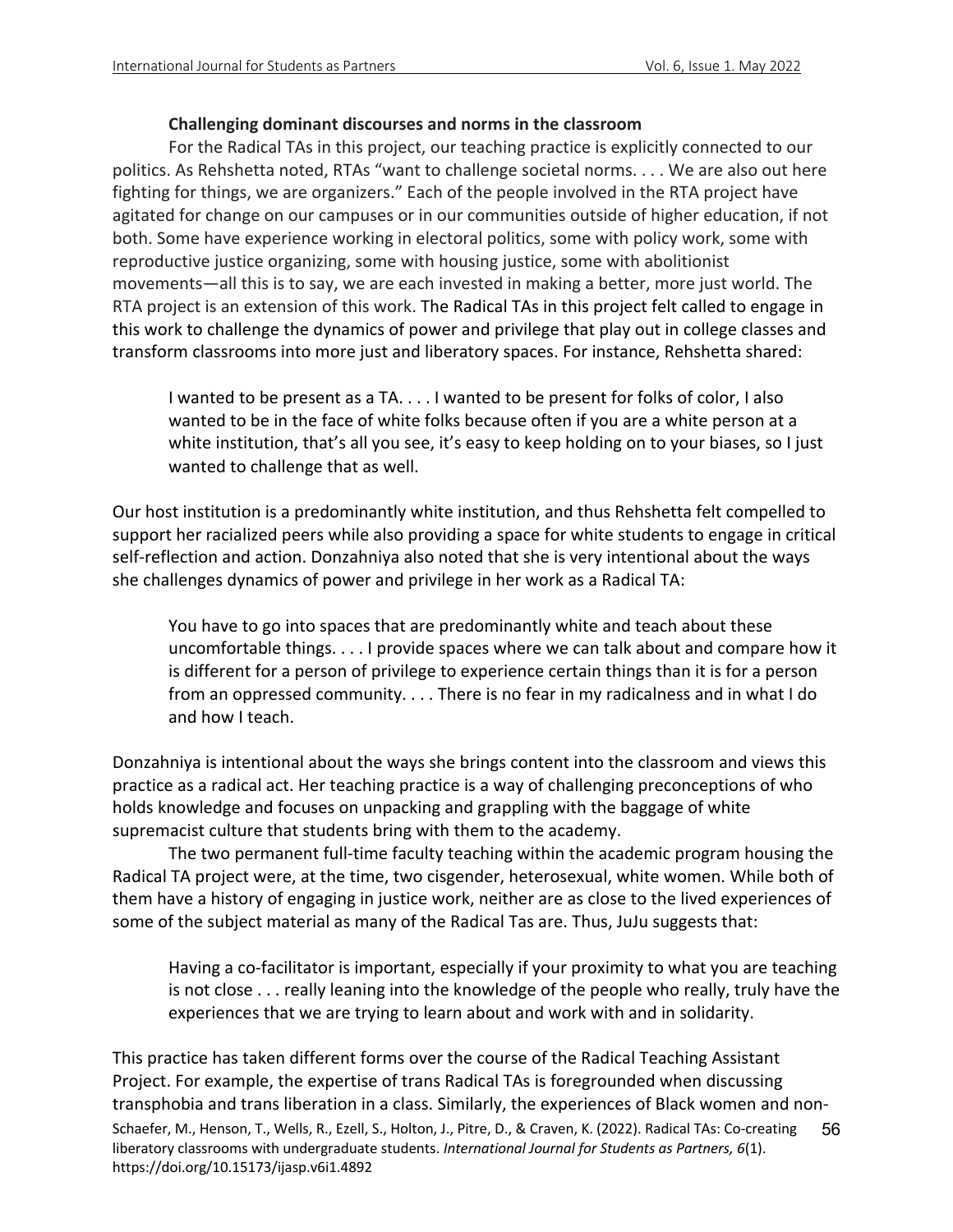binary student co-teachers are centered when discussing the intersectional nuances of systemic racism and racial justice in a class. This practice of foregrounding lived experiences has provided opportunities for more nuanced and deeper understandings of complicated, weighty material while also providing an important foundation to build solidarity among members of the class.

Creating a classroom space that embraces the expertise and experiences of student coteachers can also be an important element of building community among students. JuJu suggests that the Radical TAs fostered an environment where they could be "vulnerable and be real, and . . . also encourage that vulnerability and realness in other people." Donzahniya similarly suggests that drawing on Radical TAs' lived experiences and expertise created classroom spaces where students could be open and vulnerable with each other: "In the classroom, we could be personal, we could cry to each other, we could talk about things that made us uncomfortable and make others uncomfortable, and are rarely talked about." As Donzahniya succinctly put it, the classroom community that was created "was kind of like a family."

## **Practicing prefigurative politics in the classroom**

Through the practice of being a Radical TA, the classroom can provide a place to challenge inequitable practices and structures while practicing visions of a more just future together. Specifically, JuJu elaborated on the importance of putting our values into action in the classroom: "It's doing it. It's not just talking about it. It's actually doing it and living our values and, and breaking down walls, and burning it down if it doesn't work." JuJu suggests experimenting with trying to build the types of classroom communities we aspire to create while recognizing that we may not get it "right" the first time.

For Mattie, it is crucial to create educational spaces that are rooted in values and practices of love and accountability. Mattie asserted that "love is a radical act, and to love in the academy is really important because this place can be really cold if you let it. . . . Part of being a radical is loving people." Mattie further stated that the practice of infusing classroom spaces with love "means challenging a lot both inside the classroom and outside of it." Tenaja similarly suggested that Radical TAs aspire to build supportive and accountable classrooms that are rooted deeply in community:

We can't do this work if we all don't have community. . . . We need to unconditionally hear and we need to be gentle because everybody is at different places . . ., we need to meet people where they are at and treat people as valuable to the community of learning we are in. . . . People are not disposable if they want to learn and [we need to] hold that to be true. Because people want to learn, that doesn't mean that they are not harmful people. They can still perpetuate so much violence and pain. But we have to make sure our spaces are equipped to do that.

Tenaja's vision of a just classroom community is one in which all students can learn and grow together while creating structures of support to recognize and address the harm that can occur when engaging in this process. Sarena further suggested that Radical TAs foster inclusive and supportive classroom communities that embrace the complexity of each individual's identity and lived experience:

Schaefer, M., Henson, T., Wells, R., Ezell, S., Holton, J., Pitre, D., & Craven, K. (2022). Radical TAs: Co-creating liberatory classrooms with undergraduate students. *International Journal for Students as Partners, 6*(1). https://doi.org/10.15173/ijasp.v6i1.4892 57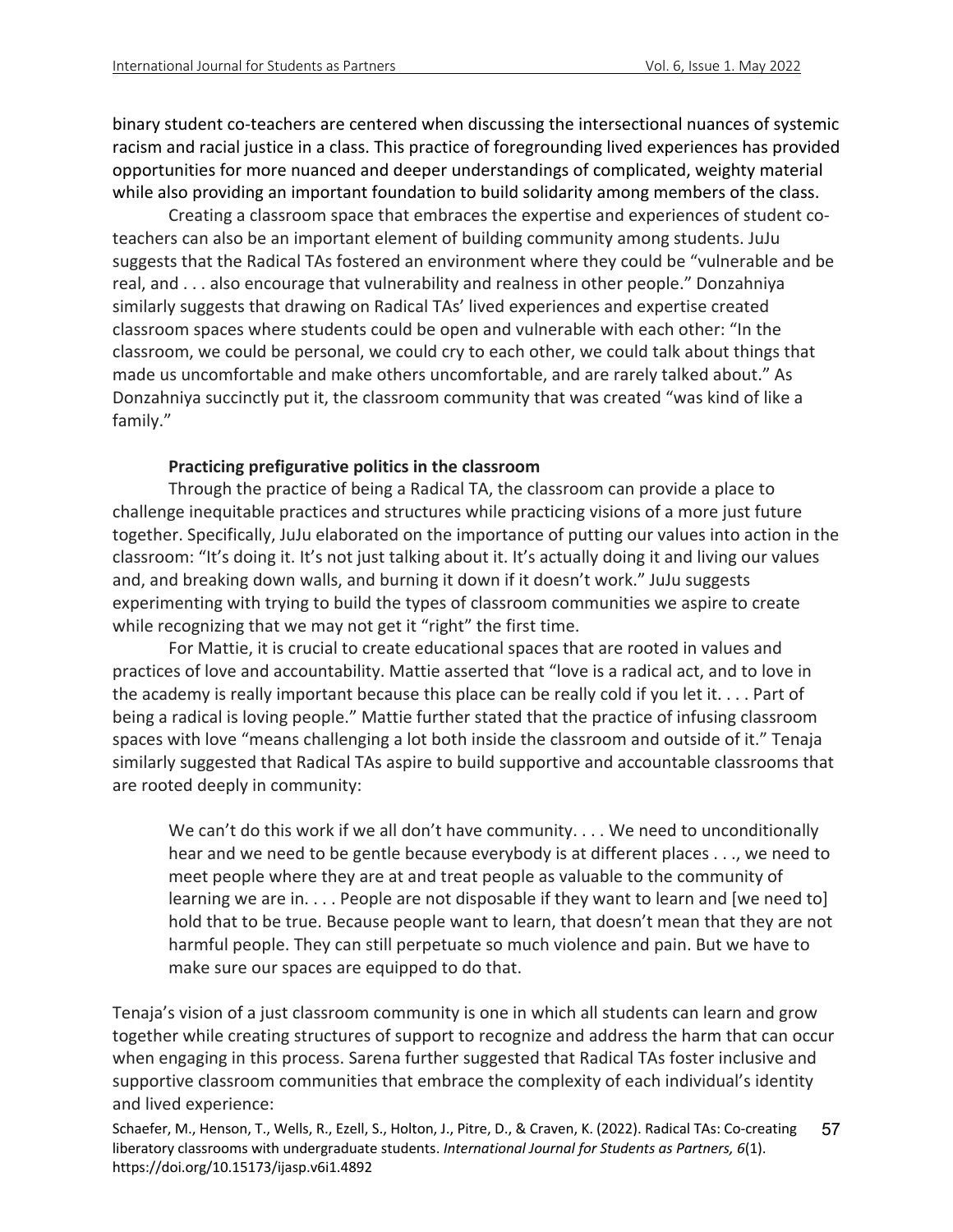A radical TA . . . knows that, first of all, that people are still learning, . . . [they are] a person that takes in every single identity into consideration every single time that they're talking to a person. Like it's something that's constantly on your mind, being radical is like a change of mindset.... [It] is like acknowledging where you are, and acknowledging where other people are, and kind of meeting them in the middle, and being able to make space in a learning environment.

The kinds of justice-driven and inclusive classroom communities that Radical TAs are working to build align with the values espoused, but not always practiced, by our college. When asked about her experience with higher education, Elizabeth said that our institution "was marketed to me as a place where there was a focus on equality and creating equality through equity, and everyone's voice really matters." Unfortunately, what Elizabeth initially encountered was different: "the college does do more to replicate the hierarchy that we find in society rather than focus on certain values that it markets and uses." What had been a place she imagined as inclusive, welcoming, and justice-minded was falling short of these espoused values. In contrast to the description Elizabeth provided of how she understands our institution, the RTA model provides a path towards connection, justice, and community—one more aligned with her image of the institution than her actual experience at the institution.

## **Contending with the challenges of being a Radical TA**

Although findings from our study overwhelmingly highlight the benefits of positioning undergraduate students as full teaching partners in the college classroom, some of the Radical TAs highlighted challenges that should be addressed moving forward, namely compensation and workload. First, at the institution housing the Radical TA project, course credit is provided as a form of compensation rather than financial compensation due to the lack of funds made available at the institution for students to take on such roles. Mattie asserted that "frankly, we should get both [course credit and financial compensation]. It should be very simple that we pay people for work." Mattie continued by pushing back against the notion that acquiring teaching experience is adequate compensation: "And I know you can say that TAs are getting experience, but that's the same thing that people use to qualify unpaid internships. And we know that unpaid internships are going to white, wealthy people." Mattie highlights the racial and class disparities created by not providing financial compensation to students for engaging in such work.

Another issue highlighted by Radical TAs involves managing the significant workload associated with being a full teaching partner. For example, Donzahniya took five courses the semester she was a Radical TA and shared that "my only challenge was trying to balance everything else that I had going on and support students in the classroom." Donzahniya's experience was not unique to her but was also shared by the rest of the Radical TA team who juggled full course loads, full- and part-time jobs, engagement in community organizing efforts, and/or childcare responsibilities.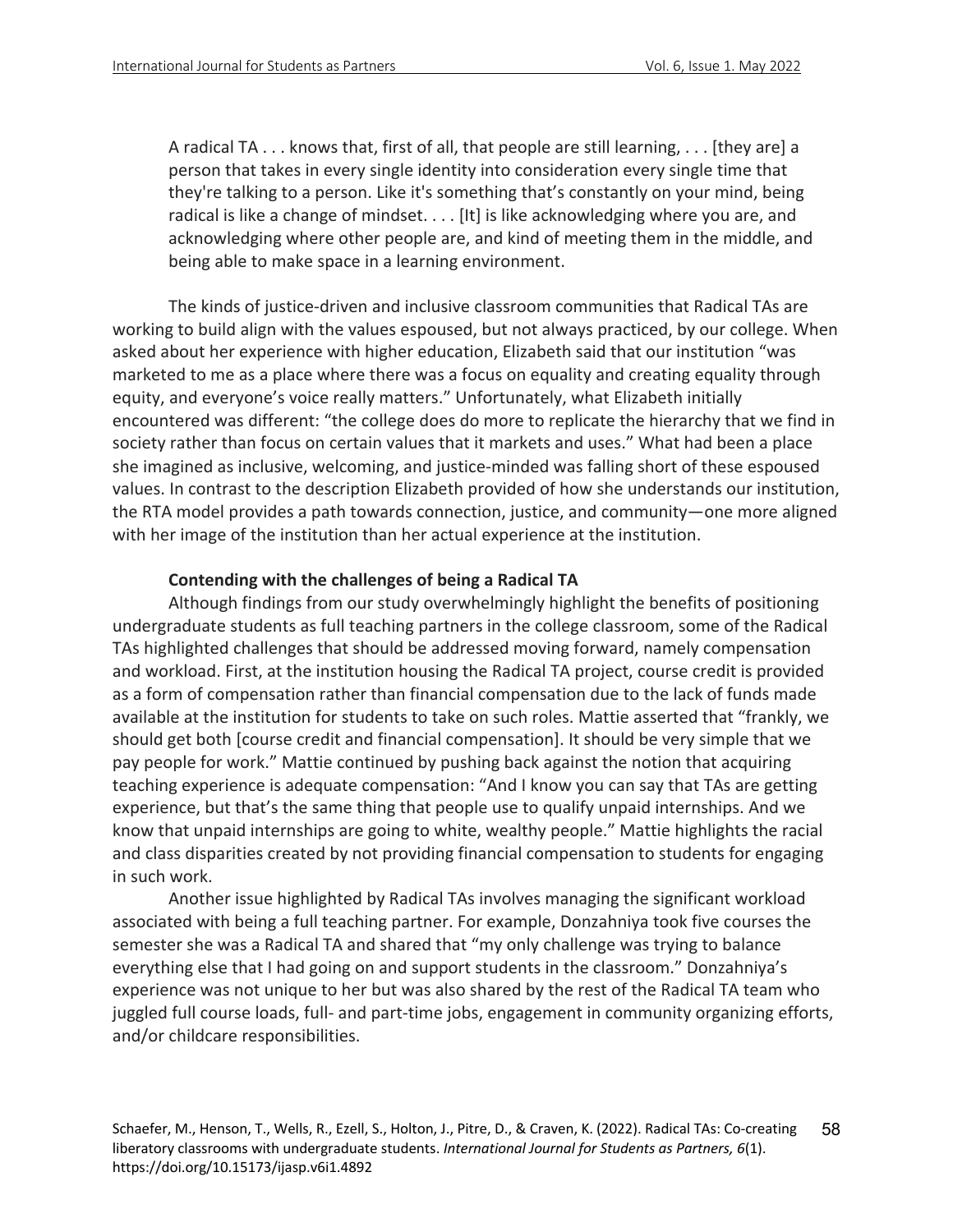#### **DISCUSSION**

The Radical TA project has provided an opportunity for undergraduate students to design and facilitate classes with a faculty member through a deeply collaborative process. Both the Radical TAs and students interviewed for this study view this form of student-faculty collaboration as important in creating classroom spaces that feel more accessible, engaging, and justice-oriented. First, the shared status as undergraduate students between Radical TAs and the students in these classes creates a feeling of relatability that can act as an important catalyst for engagement. Students shared that being able to relate to the Radical TAs in their classes created a greater sense of comfort, interest, and connection in the classroom. We suggest that fostering a welcoming and comfortable educational environment is an important component of engaging in justice-driven and inclusive pedagogy that seeks to deeply and meaningfully engage every student in the classroom space.

The Radical TA project also appears to create a learning environment in which students feel that they can understand and engage more deeply with course content. Participants in this study suggested that Radical TAs are able to clearly convey challenging concepts to students, which can help students develop a deeper understanding of and interest in the course material. We believe that by ensuring that students are able to delve into the course material in a meaningful manner, we are creating an accessible and inclusive learning environment that meets the varied learning styles and needs of students.

The Radical TA project also challenges hierarchies present in the academy. By positioning undergraduate students as course co-designers and co-teachers, traditional notions of who holds valid knowledge in the classroom are upended (Bovill, 2019; Matthews, 2017). The Radical TA project illustrates how each individual possesses expertise derived from their lived experiences and that these forms of knowledge are crucial in the process of learning and co-creating knowledge in the classroom. Furthermore, participants in this study suggested that positioning racialized, trans, and non-binary students as leaders and teachers in the classroom is a radical act that challenges dominant norms and discourses in higher education. Doing so foregrounds the expertise of students' whose knowledge and experiences are often marginalized in educational spaces (Cook-Sather, 2018; Delgado Bernal, 2002). Thus, we suggest that reconfiguring traditional classroom structures to position students from equityseeking groups as full teaching partners is crucial in fostering a more just and inclusive learning environment (Gibson & Cook-Sather, 2020; Marquis et al., 2021).

The Radical TA project also created a space to engage in a form of prefigurative politics. The Radical TAs in this project aim to dismantle hierarchies within academia while also fostering spaces of learning and growth that are rooted in principles and practices of justice and inclusion. By experimenting with the creation of spaces in which students and faculty can be in deep community with each other, the Radical TA project seeks to build more liberatory and justice-driven educational spaces. Trying to actualize visions of a more just future in the classroom challenges traditional power dynamics in higher education, which we view as having the potential to transform classrooms into more liberatory educational spaces (Cook-Sather & Felten, 2017).

Schaefer, M., Henson, T., Wells, R., Ezell, S., Holton, J., Pitre, D., & Craven, K. (2022). Radical TAs: Co-creating liberatory classrooms with undergraduate students. *International Journal for Students as Partners, 6*(1). https://doi.org/10.15173/ijasp.v6i1.4892 59 For those who are or would like to engage in such forms of collaborative teaching, it is important to consider the challenges highlighted by the Radical TAs in this study. Being a Radical TA requires a significant investment of time and energy, which can make it challenging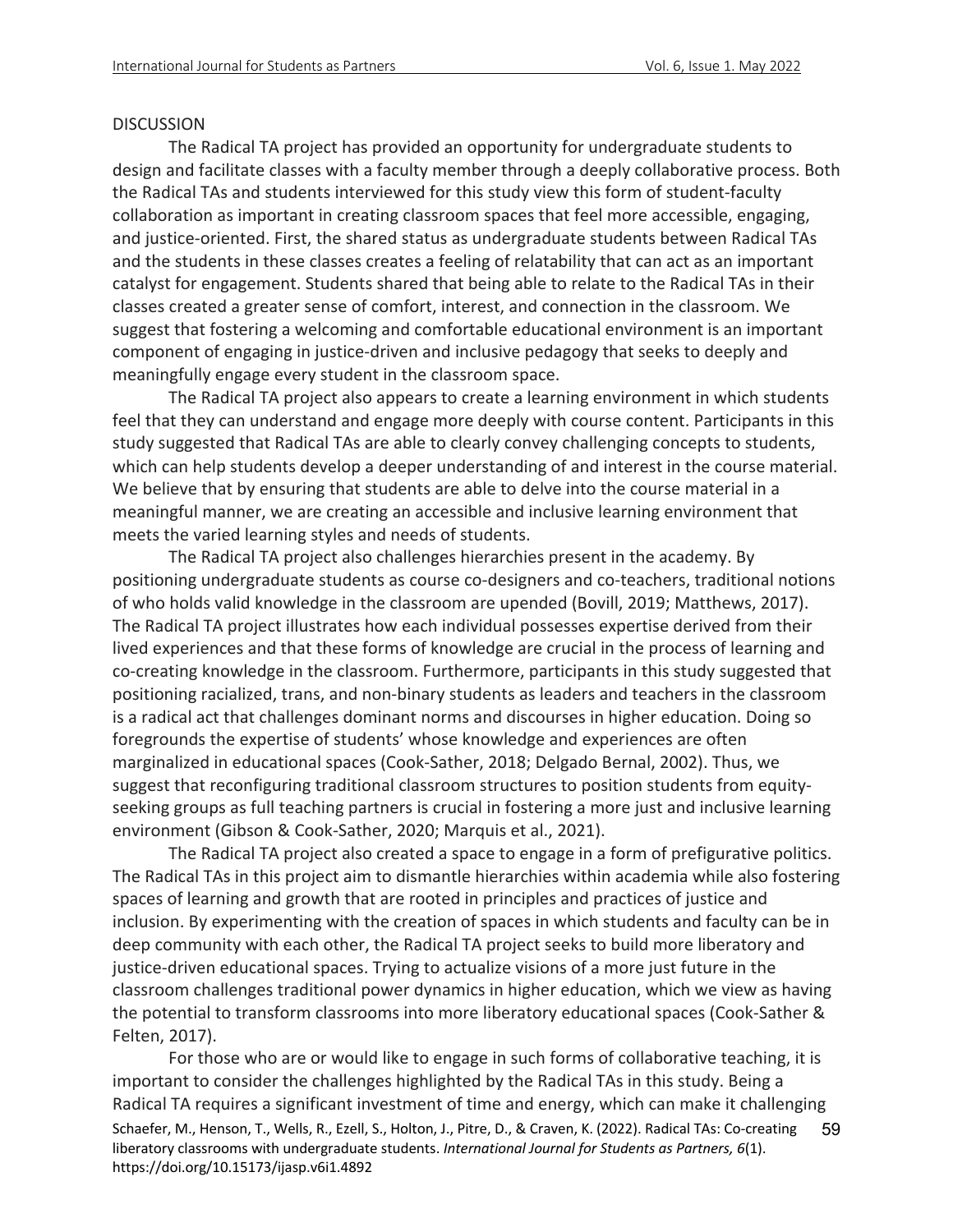to manage a variety of academic and personal obligations. Further, it is crucial that financial compensation is provided to student co-teachers. Financial compensation would recognize the significant labor of Radical TAs in doing this work. Moreover, providing pay for this kind of work is crucial in preventing the perpetuation of racial and class disparities in who can easily access these kinds of opportunities.

## **CONCLUSION**

This paper illustrates how the Radical TA project is rooted in a collaborative studentfaculty teaching partnership that positions students as full partners in the design and facilitation of college classes. Participants in this study suggested that the classroom spaces that have been created through this teaching partnership are more accessible, engaging, and supportive. Moreover, members of our team believe that this model of collaborative course design and facilitation is a radical act, as it aims to dismantle hierarchies in the academy and create more justice-oriented and liberatory educational environments.

Our findings suggest that undergraduate students have much to offer college classrooms when they are positioned as central actors in designing and delivering curriculum content and fostering spaces of deep inquiry, reflection, and action. The practices and principles illuminated by the RTAs in this project provide important insight for educators who are striving to create more equitable and inclusive college classrooms. This project also illustrates the ways in which faculty and student collaborators can engage in deeper praxis through the use of participatory action research.

While the Radical TA project reflects the liberatory values of the academic program within which it is situated, we see value for our colleagues in academic fields that are not explicitly focused on social justice. We hope that educators working within such fields reflect on how their programs could benefit from engaging in a model of collaborative teaching that is rooted in equity- and justice-driven principles and practices. Further, we encourage readers to reflect on the question posed by JuJu at the beginning of this piece: "Think about all the power you have as a professor. Can you imagine sharing that with your students? What would the learning environment be if that was the case? What are you missing by not doing that?"

*This study was approved by the Guilford College Institutional Review Board (IRB #301820.03).* 

# NOTES

1. All recruitment emails for this part of the study were sent to the student's institutional email address. Several students who had graduated from the college did not respond to the interviewers' emails regarding the study, possibly indicating that they no longer use their institutionally affiliated email address. We did not have access to students' personal email addresses, which limited our recruitment efforts.

2. A notable exception has come from some women faculty of color who have expressed a preference for the use of their professional title, as they have found that their social position as women of color has led to increased levels of disrespect, specifically from white and/or male students, despite their status as faculty.

Schaefer, M., Henson, T., Wells, R., Ezell, S., Holton, J., Pitre, D., & Craven, K. (2022). Radical TAs: Co-creating liberatory classrooms with undergraduate students. *International Journal for Students as Partners, 6*(1). https://doi.org/10.15173/ijasp.v6i1.4892 60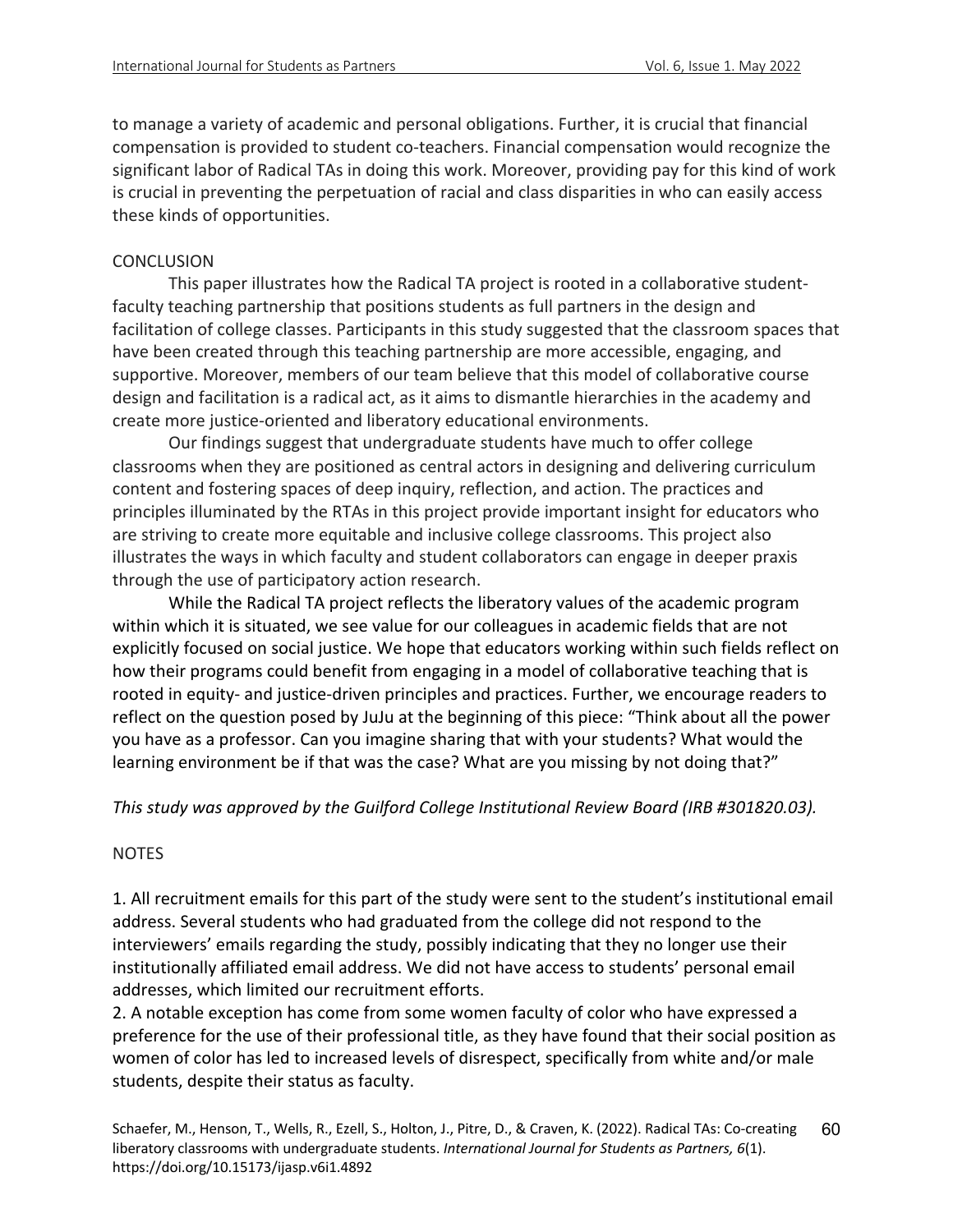3. This is a pseudonym. All the names of students taking a course with a Radical TA in this manuscript are pseudonyms.

## ACKNOWLEDGMENTS

We are so thankful to everyone who participated in our study and all the students enrolled in the courses we taught during the Radical Teaching Assistant Project. We would also like to thank Sel Mpang and Liam Delaney for their invaluable help conducting and transcribing interviews for part of this project. Additionally, we would like to thank Guilford College's Center for Principled Problem Solving and Excellence in Teaching for supporting the Radical TA project in numerous ways.

#### NOTE ON CONTRIBUTORS

**Krista Craven** *(she/her/hers) was an Associate Professor of Community and Justice Studies at Guilford College when participating in the Radical TA project. Krista is currently a Learning Specialist in the Department of Equity and Inclusive Communities at Carleton University.*

**Sarena Ezell** *(she/her/hers) was a student in the Community and Justice Studies program at Guilford College when participating in the Radical TA project. Sarena is currently a grad student at Wake Forest University where she is studying for her MA in clinical mental health counseling. Sarena hopes to be a therapist for low-income students as well as a future student dean.* 

**Tenaja Henson** *(they/them/theirs) was a student in the Community and Justice Studies program at Guilford College when participating in the Radical TA project. Tenaja currently is a Campaign Coordinator with Reproaction, an organization that seeks to increase access to abortion and advance reproductive justice. Currently, Tenaja is a trained full spectrum doula, supproting pregnant people as they navigate a variety of reproductive health decisions.*

**Judia Holton** *(they/them/theirs) was a student in the Community and Justice Studies program at Guilford College when participating in the Radical TA project. Judia is currently in, near, and under water as often as possible while launching H2afrO, the environmental-healing justice project they founded to widen swimming ability in Black communities. They hope H2afrO inspires Black folks to have a greater sense of personal freedom and all people to take action that positively combats global climate change.*

**Donzahniya Pitre** *(she/her/hers) was a student in the Community and Justice Studies program at Guilford College when participating in the Radical TA project. Donzahniya is currently working as a program coordinator at East Bay Community Law Center providing critical legal services to Alameda County Residents who are at risk of poor health outcomes due to poverty, unsafe living conditions, homelessness, inadequate health care coverage, and other destabilizing social conditions. Donzahniya also provides legal services to clients through the HIV/AIDS Law Project.*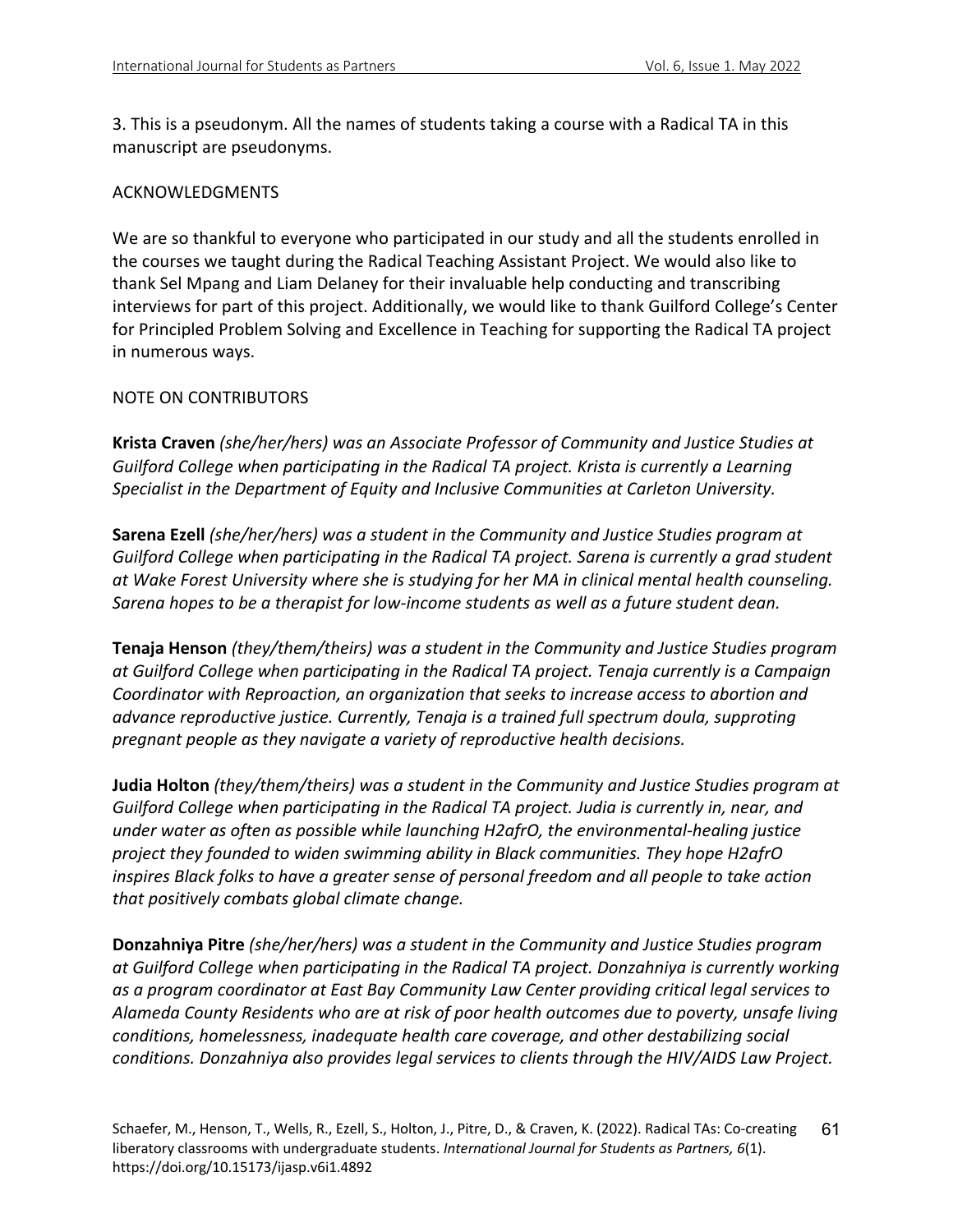**Mattie Schaefer** *(they/them/theirs) was a student in the Community and Justice Studies and Women's, Gender, and Sexuality programs at Guilford College when participating in the Radical TA project. Mattie is currently working towards their M.Ed. in Higher Education & Student Affairs Administration at the University of Vermont, as well as working in Residential Life at the University of Vermont.* 

**Rehshetta Wells** *(she/her/hers) was a student in the Community and Justice Studies program at Guilford College when participating in the Radical TA project. Rehshetta holds a Master of Science degree in Adult Education from North Carolina A&T State University, where her research interests included education policy affecting adult/working learners. Rehshetta currently works in consulting services for a higher education consulting firm and is a part-time instructor at Guilford College in the Community and Justice Studies program.*

# **REFERENCES**

- Bovill, C. (2013). Students and staff co-creating curricula: A new trend or an old idea we never got around to implementing? In C. Rust (Ed.), *Improving student learning through research and scholarship: 20 years of ISL* (pp. 96–108). The Oxford Centre for Staff and Educational Development.
- Bovill, C. (2019). Student–staff partnerships in learning and teaching: An overview of current practice and discourse. *Journal of Geography in Higher Education*, *43*(4), 385–398. https://doi.org/10.1080/03098265.2019.1660628
- Cammarota, J., & Fine, M. (2008). *Revolutionizing education: Youth participatory action research in motion*. Routledge.
- Charmaz, K. (2006). *Constructing grounded theory: A practical guide through qualitative analysis* (1st ed.). SAGE.
- Cook-Sather, A. (2018). Listening to equity-seeking perspectives: How students' experiences of pedagogical partnership can inform wider discussions of student success. *Higher Education Research & Development*, *37*(5), 923–936. https://doi.org/10.1080/07294360.2018.1457629
- Cook-Sather, A., & Agu, P. (2013). Students of color and faculty members working together toward culturally sustaining pedagogy. *To Improve the Academy*, *32*(1), 271–285. https://doi.org/10.1002/j.2334-4822.2013.tb00710.x
- Cook-Sather, A., Bovill, C., & Felten, P. (2014). *Engaging students as partners in learning and teaching: A guide for faculty* (1<sup>st</sup> ed.). Jossey-Bass.
- Cook-Sather, A., & Felten, P. (2017). Ethics of academic leadership: Guiding learning and teaching. In F. Su & M. Wood (Eds.), *Cosmopolitan perspectives on academic leadership in higher education* (pp. 175–191). Bloomsbury.

Schaefer, M., Henson, T., Wells, R., Ezell, S., Holton, J., Pitre, D., & Craven, K. (2022). Radical TAs: Co-creating liberatory classrooms with undergraduate students. *International Journal for Students as Partners, 6*(1). https://doi.org/10.15173/ijasp.v6i1.4892 0Z